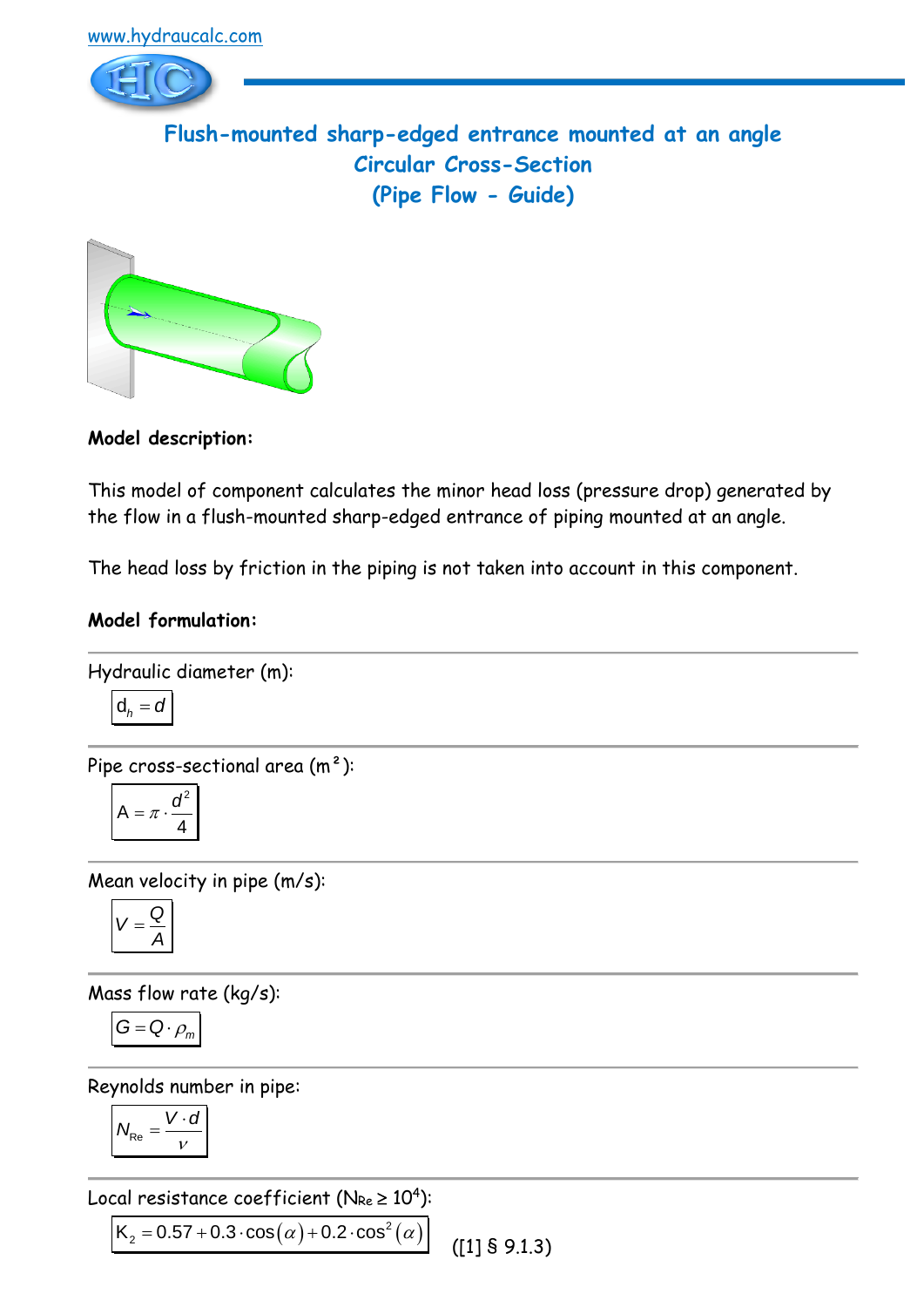

Total pressure loss coefficient (based on mean velocity in pipe):

$$
K=K_2
$$

Total pressure loss (Pa):

$$
\Delta P = K \cdot \frac{\rho_m \cdot V^2}{2}
$$

Total head loss of fluid (m):

$$
\Delta H = K \cdot \frac{V^2}{2 \cdot g}
$$

Hydraulic power loss (W):

 $Wh = \Delta P \cdot Q$ 

# **Symbols, Definitions, SI Units:**

- d<sup>h</sup> Hydraulic diameter (m)
- d Pipe diameter (m)
- A Pipe cross-sectional area  $(m<sup>2</sup>)$
- $Q$  Volume flow rate  $(m^3/s)$
- V Mean velocity in pipe (m/s)
- G Mass flow rate (kg/s)
- N<sub>Re</sub> Reynolds number in pipe ()
- $\alpha$  Angle of inclination (°)
- K<sup>2</sup> Local resistance coefficient ()
- K Total pressure loss coefficient (based on mean velocity in pipe) ()
- $\Delta P$  Total pressure loss (Pa)
- $\Delta H$  Total head loss of fluid (m)